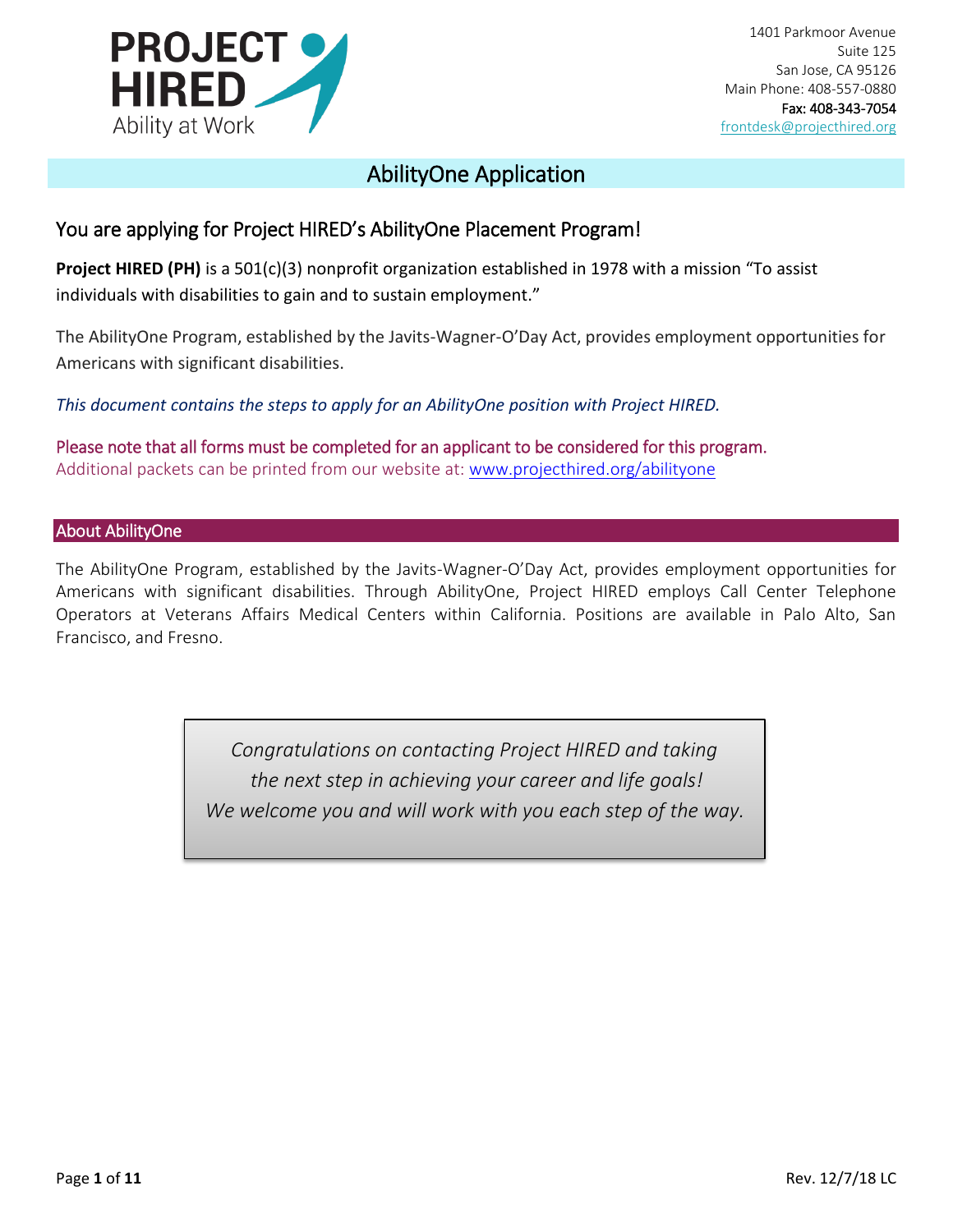

### AbilityOne Application Process – Please Review!

*Interested applicants must complete all the steps below to be considered for Project HIRED AbilityOne Program. Final eligibility is subject to review and approval by Project HIRED staff.* 

- 1. In order to apply for an AbilityOne position with Project HIRED the Applicant must first become a Project HIRED AbilityOne Candidate.
- 2. The Applicant must:
	- o Complete Project HIRED AbilityOne Application
	- o Complete Authorization for Release of Information Form
	- o Provide a current resume
- 3. The Applicant must also provide the following information from his/her medical doctor who is licensed MD, DO, or PHD:
	- o On the doctor's formal letterhead:
		- The applicant's medical diagnosis(es)
		- The doctor's contact information:
			- ➢ Professional stamp
			- ➢ License number
			- ➢ Medical Doctor's Signature
	- o A completed Project HIRED AbilityOne Medical Accommodation Form
- 4. The completed Project HIRED AbilityOne packet must be sent to the Project HIRED Corporate office: NOTE: All information must be mailed, emailed or faxed as one complete packet to:

| Mail:                            | <b>Fax or Email:</b>                 |
|----------------------------------|--------------------------------------|
| Project HIRED AbilityOne Program | Secure Fax: 1-408-343-7054           |
| 1401 Parkmoor Avenue, Ste. 125   | Email: konstantinal@projecthired.org |
| San Jose, CA 95126               |                                      |

- 5. The AbilityOne Program Representative will review all Applicant paperwork
- 6. If the applicant is deemed a possible AbilityOne Candidate, the AbilityOne Program Representative will contact the applicant to set up an Accommodation Assessment.
- 7. If the Applicant meets the AbilityOne Assessment criteria, the Applicant will be approved as a Project HIRED AbilityOne Candidate.
- 8. Project HIRED AbilityOne Candidates will then be eligible for any Project HIRED AbilityOne open position.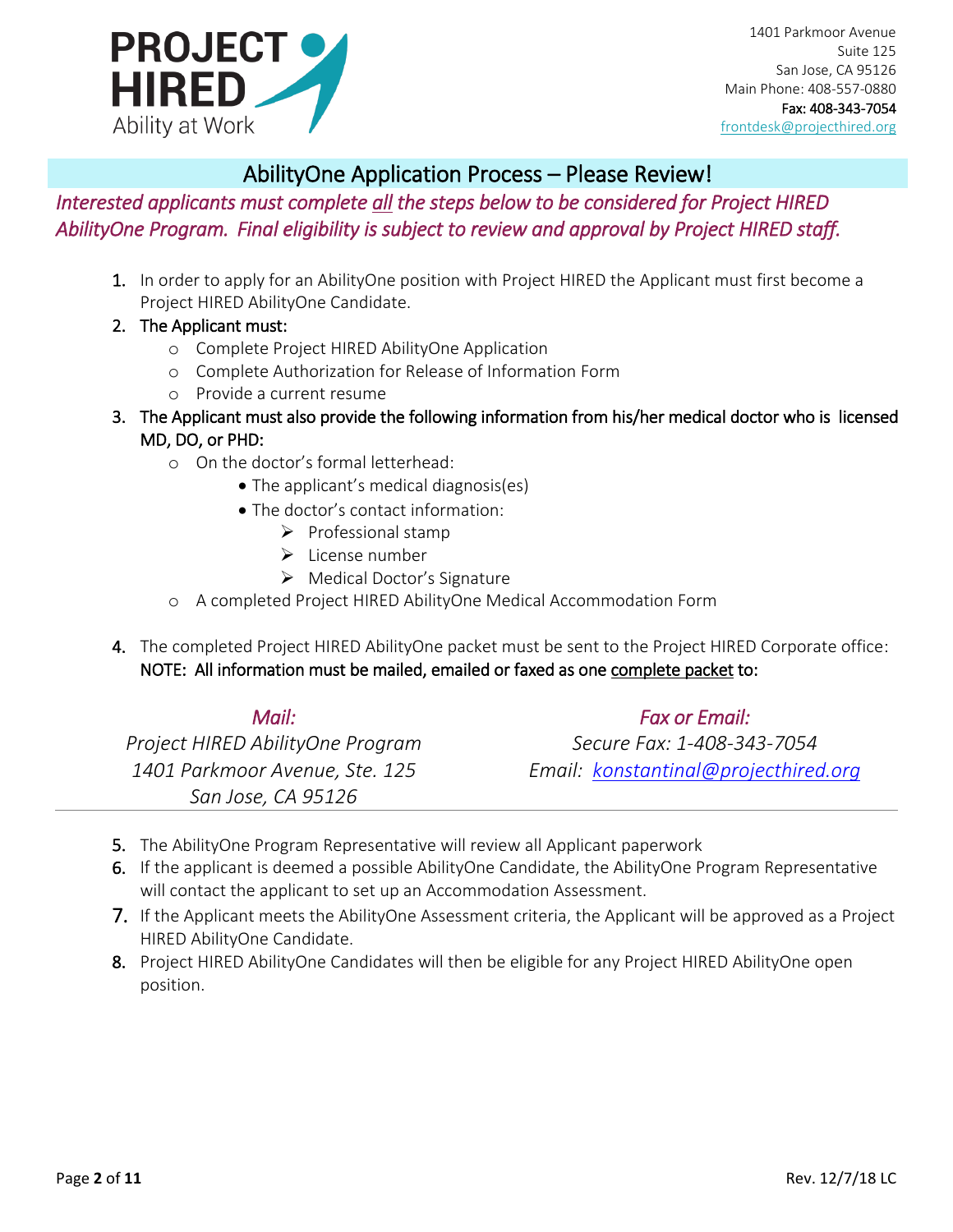

#### Becoming a Project HIRED AbilityOne Candidate does not guarantee employment.

9. Project HIRED's AbilityOne Candidate will be called in to interview at the discretion of the Supervisors of Project HIRED's AbilityOne contract sites.

#### Being interviewed does not guarantee employment.

- 10. For those AbilityOne Candidates offered employment, it is contingent upon passing the required security background check.
- 11. Project HIRED AbilityOne Candidate's information will be kept on file for up to one year.

#### Necessary steps to apply for the Project HIRED AbilityOne program

- ☐ Project HIRED AbilityOne Application Form
- ☐ Authorization Release of Medical Information form
- ☐ Project HIRED AbilityOne Medical Evaluation (signed by: MD, DO, or PHD)
- $\Box$  Medical Doctor's Formal Letter with Diagnosis(es), Signature, License #, Professional Stamp

☐ Resume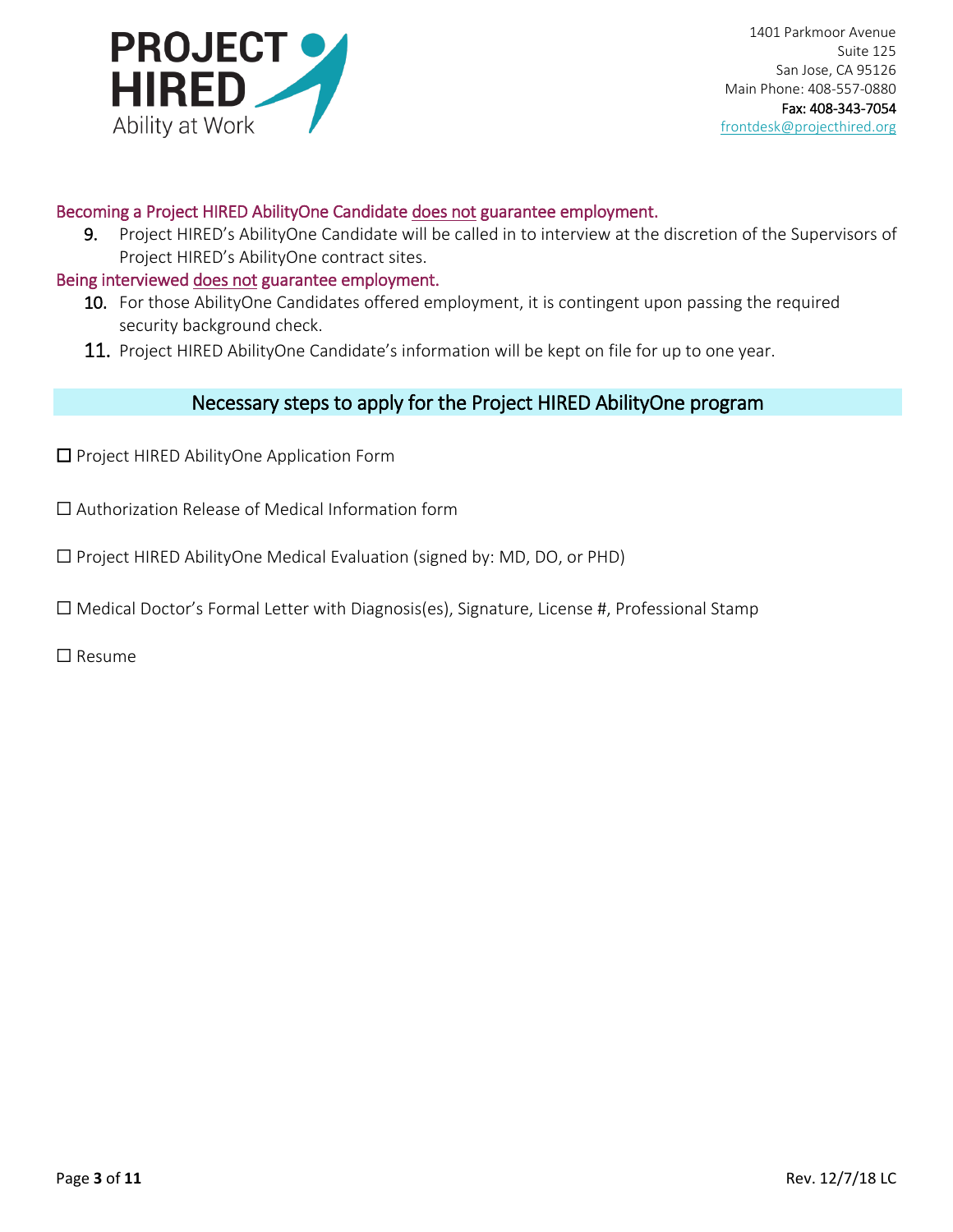

# Application for Services

### Personal Information

| Veteran: $\Box$ Yes $\Box$ No                                                                                                                                      | Ethnicity/Race: O Hispanic or Latino O American Indian or Alaskan Native O Asian O Black or African American<br>□ Native Hawaiian or Pacific Islander □ White □ Two or More races □ Decline □ Other_______________ |
|--------------------------------------------------------------------------------------------------------------------------------------------------------------------|--------------------------------------------------------------------------------------------------------------------------------------------------------------------------------------------------------------------|
| □ Prior Project HIRED Client? If yes, year of last participation: ____________________                                                                             |                                                                                                                                                                                                                    |
| <b>Contact Information</b>                                                                                                                                         |                                                                                                                                                                                                                    |
| Primary Phone: (____________________________ □ Cell □ Home □ CRS                                                                                                   |                                                                                                                                                                                                                    |
| <b>Emergency Contact Information</b>                                                                                                                               |                                                                                                                                                                                                                    |
|                                                                                                                                                                    |                                                                                                                                                                                                                    |
| <b>Education and Language</b>                                                                                                                                      |                                                                                                                                                                                                                    |
| Student Status: $\Box$ Currently Attending School<br><b>Education:</b> $\Box$ G.E.D $\Box$ High School Diploma $\Box$ Some High School<br>Major:<br>Transportation | College Degree: $\Box$ Associates $\Box$ Bachelors $\Box$ Masters $\Box$ Doctorate $\Box$ Some College $\Box$ Other                                                                                                |

Transportation: □ Car □ Public Transit □ Paratransit □ Bicycle □ Self-transportation □ Declined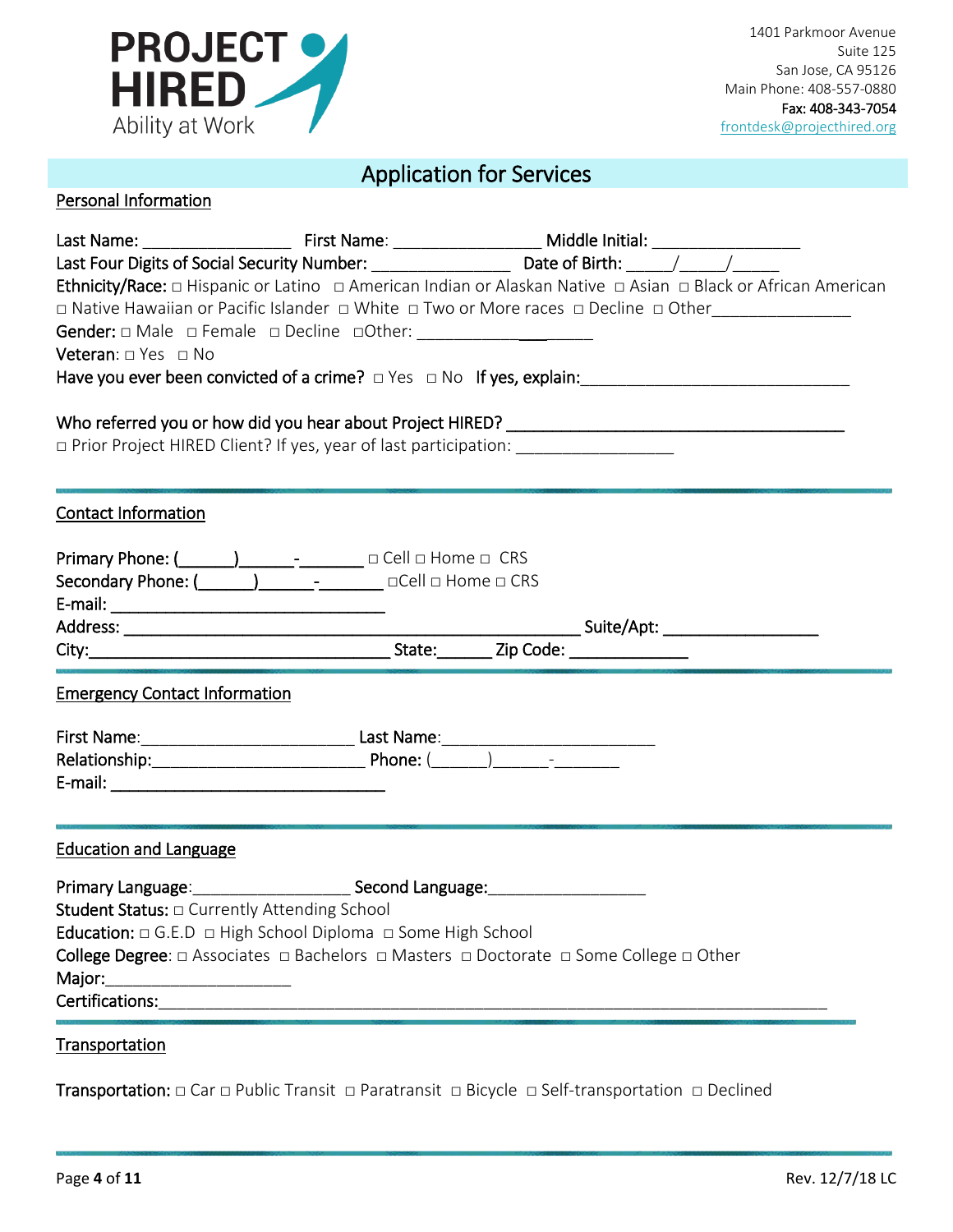

|  | <b>Application for Services (Continued)</b> |  |
|--|---------------------------------------------|--|
|--|---------------------------------------------|--|

| <b>Disability Information</b>                                                                                                                                                                                                                                                                                     |  |  |
|-------------------------------------------------------------------------------------------------------------------------------------------------------------------------------------------------------------------------------------------------------------------------------------------------------------------|--|--|
| Dept. of Rehabilitation (DOR) Client: OYes ONo                                                                                                                                                                                                                                                                    |  |  |
|                                                                                                                                                                                                                                                                                                                   |  |  |
|                                                                                                                                                                                                                                                                                                                   |  |  |
|                                                                                                                                                                                                                                                                                                                   |  |  |
|                                                                                                                                                                                                                                                                                                                   |  |  |
|                                                                                                                                                                                                                                                                                                                   |  |  |
|                                                                                                                                                                                                                                                                                                                   |  |  |
|                                                                                                                                                                                                                                                                                                                   |  |  |
| <b>Supplemental Income Sources</b><br>Current income or benefit amount: \$__________ per □Week □Month □Year<br><b>Benefit Sources</b> (check all that apply): □SSI/SSDI □Employment Insurance □Workers Comp □State Disability<br>□General Assistance □ Employment                                                 |  |  |
| <b>Desired Employment</b>                                                                                                                                                                                                                                                                                         |  |  |
|                                                                                                                                                                                                                                                                                                                   |  |  |
| Desired Pay: \$____________ per aHour aWeek aMonth aYear Desired hours per week:________                                                                                                                                                                                                                          |  |  |
|                                                                                                                                                                                                                                                                                                                   |  |  |
| Desired Pay: \$_____________ per oHour oWeek oMonth oYear Desired hours per week: _________                                                                                                                                                                                                                       |  |  |
| <b>Desired Shift (All that apply):</b> □Monday-Friday □Weekends □Days □Swing □Grave □Any Shift<br><b>Desired Location (All that apply):</b> $\Box$ South Bay $\Box$ Peninsula $\Box$ North Bay $\Box$ East Bay $\Box$ Any Location<br>Desired Job Type: <b>OPermanent</b> OTemporary<br><b>Employment History</b> |  |  |
| Currently Employed: DYes DNo Date your last job ended(MM/YY): ____/___ or DNever Employed (skip ahead)                                                                                                                                                                                                            |  |  |
| Last Job Title: ___________________________________Company:_____________________                                                                                                                                                                                                                                  |  |  |
| City: ______________________________State: ___________Start Date: ___/____/_____ End Date: ___/____/____ or □Current                                                                                                                                                                                              |  |  |
|                                                                                                                                                                                                                                                                                                                   |  |  |
|                                                                                                                                                                                                                                                                                                                   |  |  |
| I hereby verify that all information on this form is true and correct to the best of my knowledge.                                                                                                                                                                                                                |  |  |

Signature: \_\_\_\_\_\_\_\_\_\_\_\_\_\_\_\_\_\_\_\_\_\_\_\_\_\_\_\_\_\_\_\_\_\_\_\_\_\_Date: \_\_\_\_\_\_\_\_\_\_\_\_\_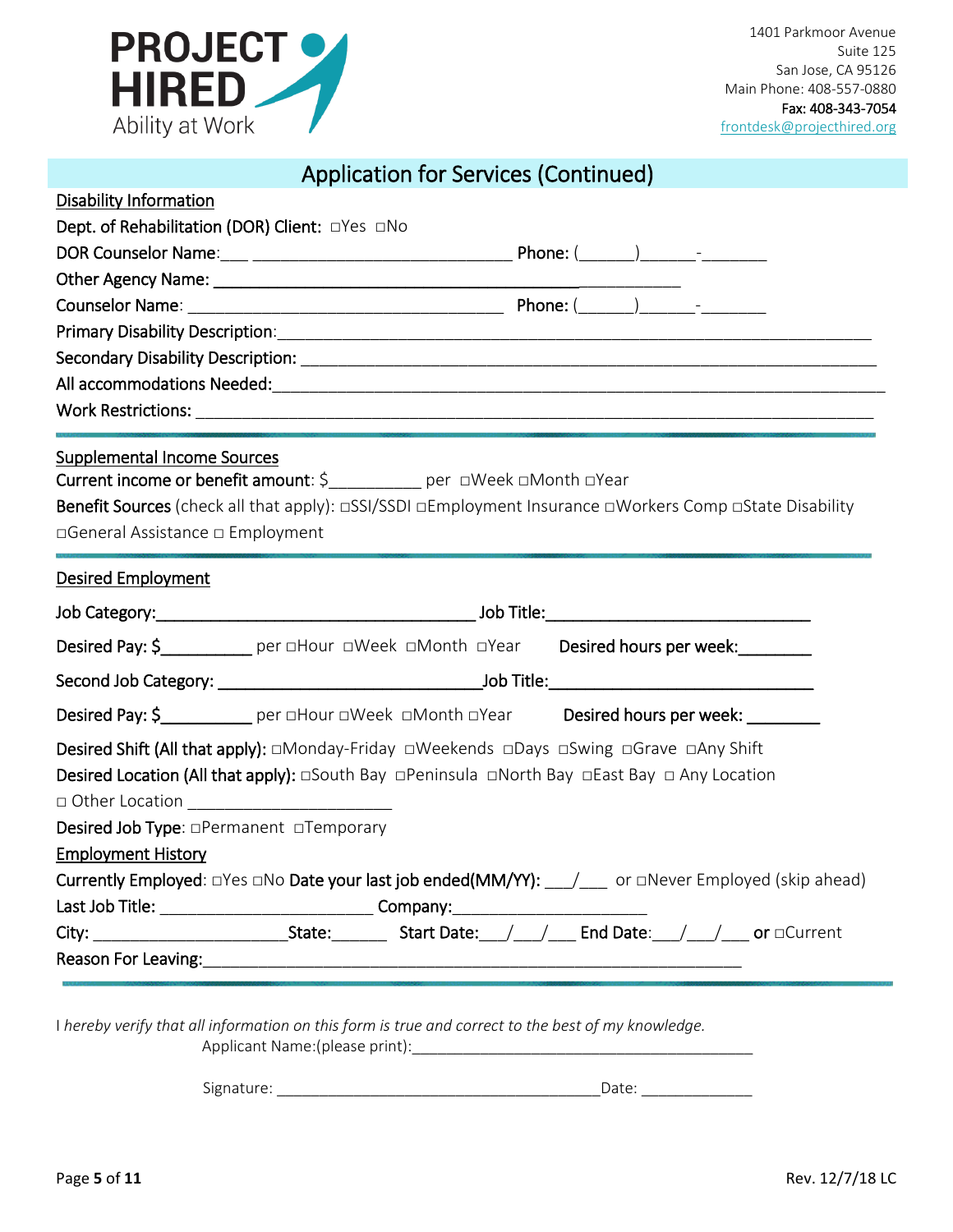

### Authorization for Release of Information

Applicant: Please initial each item that you will provide and authorize Project HIRED to review to gain understanding of relevant information regarding your employment history and job search.

This form, and the information you provide to Project HIRED, is *STRICTLY CONFIDENTIAL*.

I hereby authorize the release to Project HIRED the following types of information pertaining to me:

| Requested Information                    |                      | Applicant's Initials: |
|------------------------------------------|----------------------|-----------------------|
| School                                   |                      |                       |
| <b>Employment History</b>                |                      |                       |
| Psychological Testing/Reports            |                      |                       |
| Psychiatric Evaluations                  |                      |                       |
| Hospital & Medical Records Reports       |                      |                       |
| Department of Rehabilitation Records     |                      |                       |
| Other: (Please Specify)                  |                      |                       |
| Last 4 Digits of Social Security Number: | Date of Birth: $/$ / |                       |
| Applicant's Full Name (Please Print)     |                      |                       |
| Signature:                               | Date:                |                       |

#### This release is valid for one year. Please resubmit to Project HIRED after one year.

The individual listed above has applied to Project HIRED for job placement services and has signed this authorization for release of information. Project HIRED is a free employment service that assists people with disabilities in finding employment. There is no fee to the employer or applicants. We do not have the funds to pay doctor fees to obtain client health records. All information needs to be provided by the applicant. Please contact this office if you are unable to send records of if you have any questions regarding Project HIRED.

> Please return completed form to Project HIRED along with relevant information. The information contained herein is considered strictly private and confidential.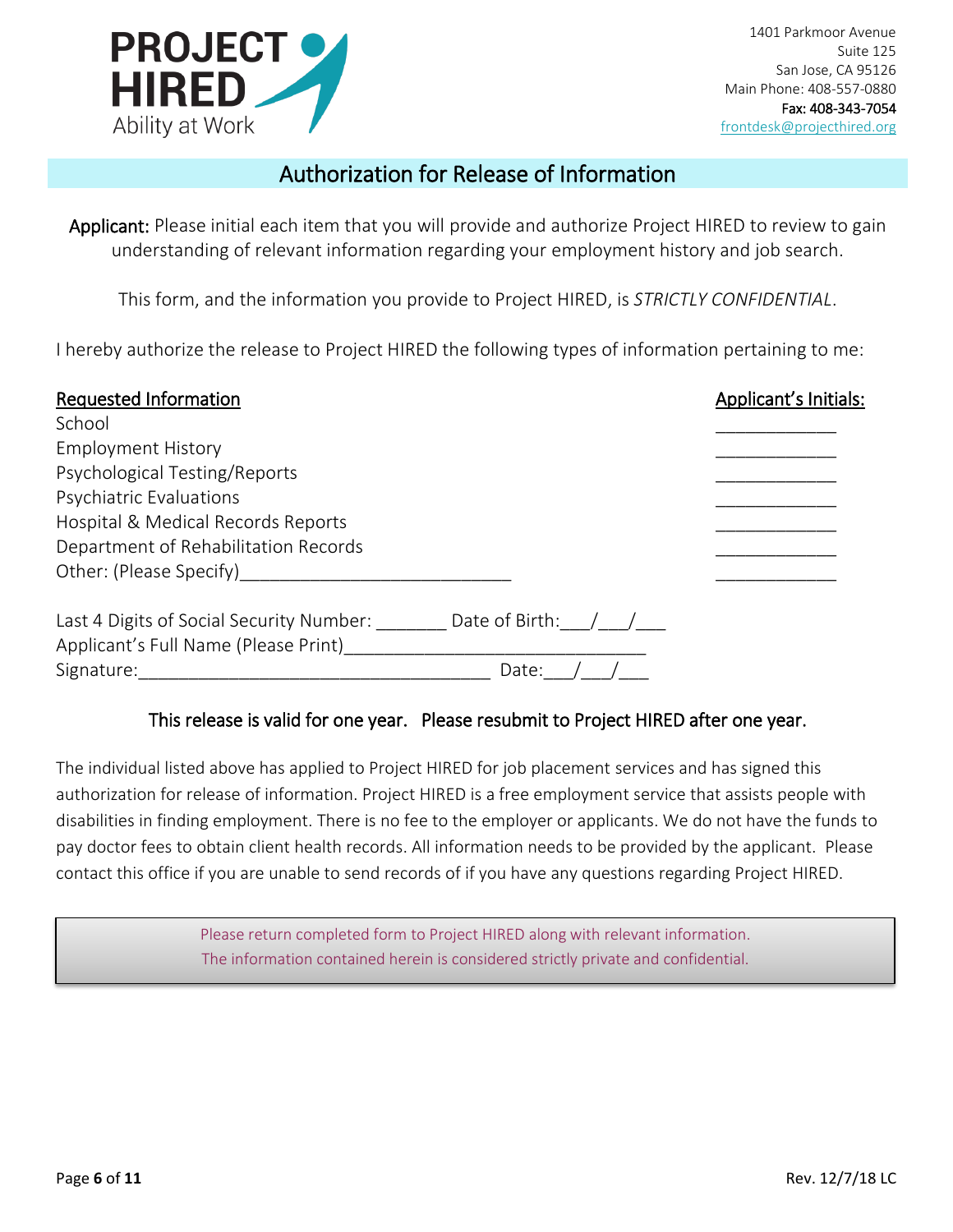

### Instructions for Completing Verification of Disability for Job Seeker Services *Job Seeker: The following three pages are to be given to the physician completing the verification of disability*

#### Dear Physician:

Project HIRED is a 501(c)(3) non-profit organization with a mission to assist individuals with disabilities to gain and to sustain employment. Founded in 1978, Project HIRED was created with the commitment to empower individuals with disabilities to become independent job seekers and to focus on ability. Project HIRED's AbilityOne Program, established by the Javits-Wagner-O'Day Act, provides employment opportunities for Americans with significant disabilities.

Your patient listed below is applying to become a Project HIRED AbilityOne candidate. We request your assistance in providing relevant information about your patient's disability as it relates to employment. Project HIRED is required to have a verification of disability signed by a licensed medical doctor as well as a formal letter stating all diagnoses in order for the candidate to be considered for employment.

#### Please complete the following pages and return to Project HIRED to complete your patient's application

Your cooperation in completing these pages are important to the vocational planning for your patient and allows us to make the best fitting accommodations on the job.

#### Completed medical forms can be faxed to 408-343-7054.

For further questions please feel free to contact:

### Konstantina Leventi

### *Career Counselor*

Phone: 408-557-4318 | Fax: 408-343-7054 Email: [konstantinal@projecthired.org](mailto:konstantinal@projecthired.org) | Web: [www.projecthired.org](http://www.projecthired.org/) 1401 Parkmoor Ave., Ste. 125 | San Jose, CA 95126

### Job seeker: please sign here and forward this and the following four pages to your physician

 $\_$  give my permission to release medical and/or disability related information to Project HIRED for the purposes of defining me as disabled to qualify for employment services.

Signature:\_\_\_\_\_\_\_\_\_\_\_\_\_\_\_\_\_\_\_\_\_\_\_\_\_\_\_\_\_\_\_\_\_\_\_\_\_\_\_\_\_\_\_\_\_\_\_\_ Date:\_\_\_\_\_\_\_\_\_\_\_\_\_\_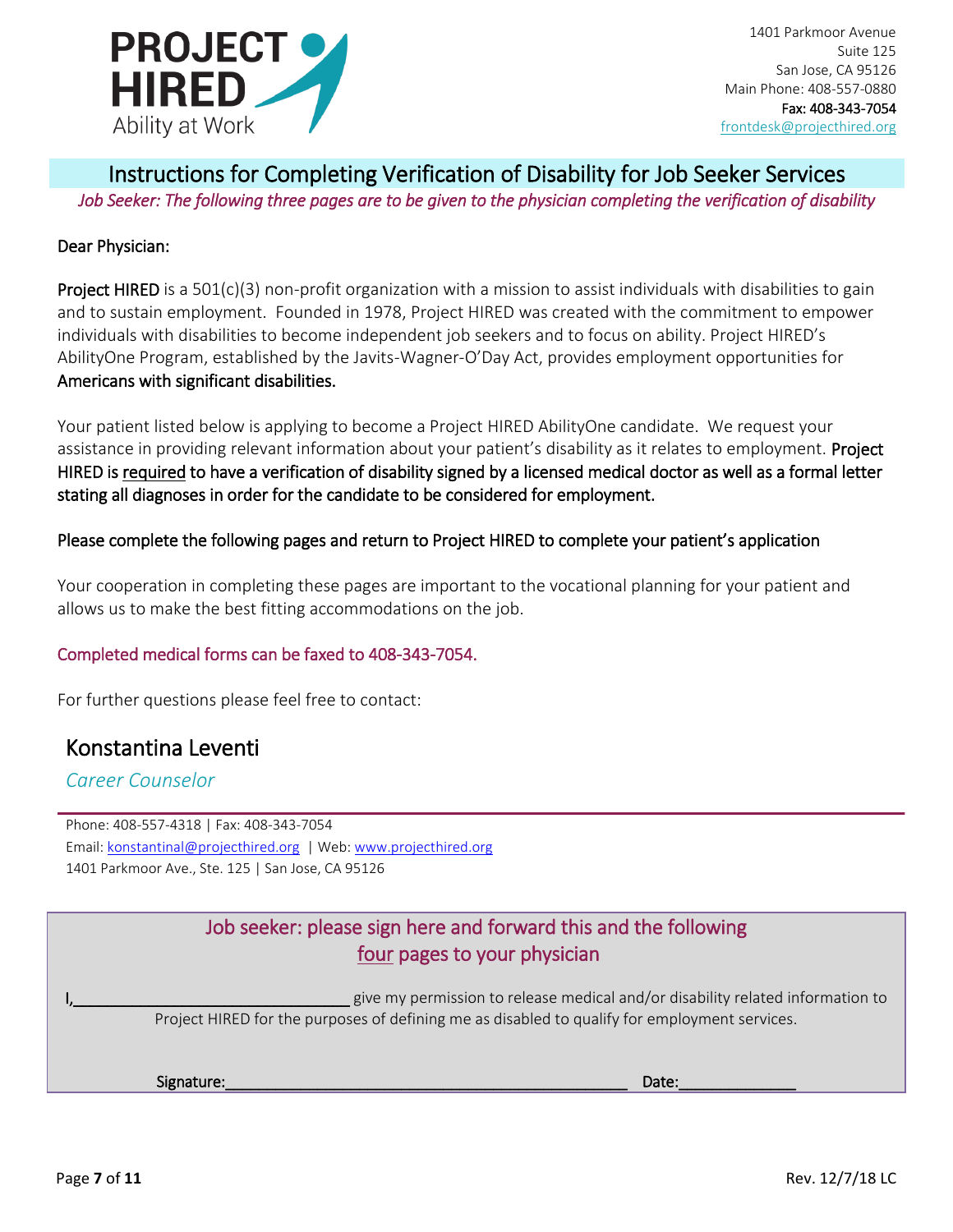

# Project HIRED Verification of Disability for Job Seeker Services

| finding employment opportunities. Please complete this Form with as much detail as possible.                                            | It is our goal to assist your patient by providing him/her with employment, education, training, and opportunities for personal growth<br>as an interim step in the rehabilitation process. He/she states that they have a documented disability that has prevented him/her from |
|-----------------------------------------------------------------------------------------------------------------------------------------|----------------------------------------------------------------------------------------------------------------------------------------------------------------------------------------------------------------------------------------------------------------------------------|
|                                                                                                                                         | Please note that this form must be signed by a physician (M.D., D.O.) or psychologist                                                                                                                                                                                            |
|                                                                                                                                         | <b>Work Related Limitations</b>                                                                                                                                                                                                                                                  |
| Date of examination on which the medical information is based:<br><u>Letter and the secondinal</u>                                      |                                                                                                                                                                                                                                                                                  |
| Date of next Evaluation to determine patient's continued work ability:<br>                                                              |                                                                                                                                                                                                                                                                                  |
| In terms of working for paid competitive<br>employment, check what describes the<br>patient's current health situation at this<br>time: | $\Box$ Patient can work with limitations and/or modifications at least 10 hours<br>per week.                                                                                                                                                                                     |
|                                                                                                                                         | $\Box$ The patient has at least one permanent significant disability.                                                                                                                                                                                                            |
|                                                                                                                                         | $\Box$ Patient is unable to work. (No need to continue completing form.)                                                                                                                                                                                                         |
| Please indicate all of the patient's<br>medical diagnoses that require work<br>modifications and/or limitations:                        |                                                                                                                                                                                                                                                                                  |
|                                                                                                                                         |                                                                                                                                                                                                                                                                                  |
|                                                                                                                                         |                                                                                                                                                                                                                                                                                  |
|                                                                                                                                         | Additional accommodation information you may deem appropriate that relates to this patient's disability:                                                                                                                                                                         |
|                                                                                                                                         |                                                                                                                                                                                                                                                                                  |
|                                                                                                                                         |                                                                                                                                                                                                                                                                                  |
|                                                                                                                                         |                                                                                                                                                                                                                                                                                  |

Patient Name:  $\qquad \qquad$  Patient Phone Number: ( $\qquad \qquad$ )

By Signing this Form I am certifying that the patient is able to work with limitations at least 10 hours per week.

| Signature of Physician or Clinician | License Number                    |
|-------------------------------------|-----------------------------------|
| <b>Printed Name</b>                 | $\overline{\phantom{a}}$<br>Phone |
| Address                             | Date                              |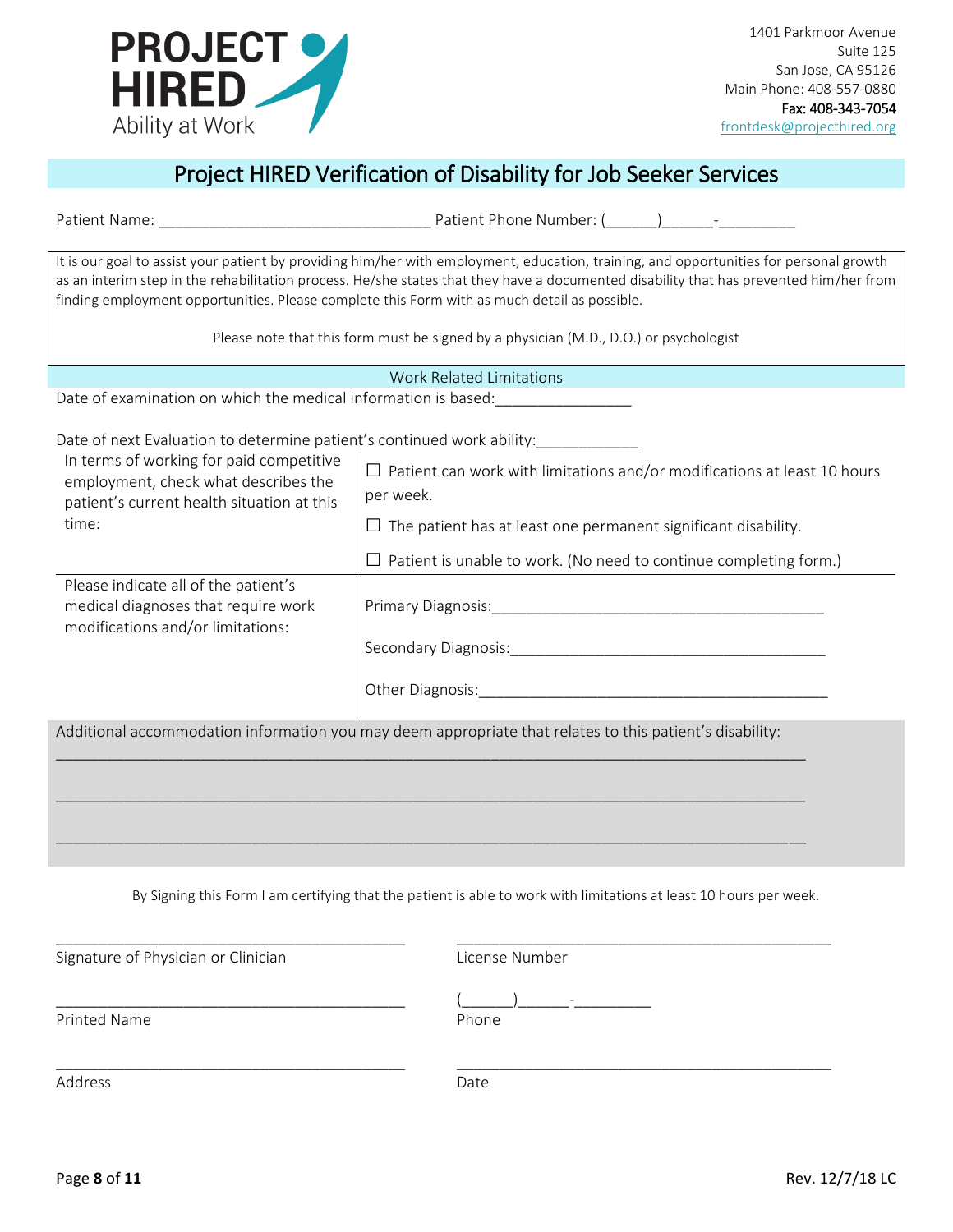

1401 Parkmoor Avenue Suite 125 San Jose, CA 95126 Main Phone: 408-557-0880 Fax: 408-343-7054 [frontdesk@projecthired.org](mailto:frontdesk@projecthired.org)

### Verification of Disability for Job Placement Services (continued)

# The following section is necessary for Project HIRED to better serve the applicant.

#### The information within will be used ONLY to establish qualifiers for AbilityOne, and to the applicant's disability as it relates to employment and necessary reasonable workplace accommodations.

|                                                                  | to employment and necessary reasonable workplace accommodations. |
|------------------------------------------------------------------|------------------------------------------------------------------|
| Mobility                                                         | Self-Directions                                                  |
| $\Box$ Lifting Objects greater than lbs                          | $\Box$ Inability to make simple decisions                        |
| $\Box$ Sitting for more than 1 hour at a time                    | $\Box$ Inability to cope with or solve problems                  |
| $\Box$ Standing for more than one hour at a time                 | $\Box$ Inability to remember sequence of tasks                   |
| $\Box$ Walking distanced greater than 50 feet                    | □ Easily influenced, taken advantage of                          |
| $\Box$ Climbing 4 to 6 steps                                     | $\Box$ Inability to understand boundaries                        |
| □ Environmental:                                                 | $\Box$ Inability to self-motivate                                |
| Extreme Cold<br>$\circ$                                          | $\Box$ Inability to get work in on time                          |
| <b>Extreme Heat</b><br>$\circ$<br>Fumes, odors, dusts<br>$\circ$ | □ Lack of organizational Skills                                  |
| Loud noises<br>$\circ$                                           | □ Poor Judgement                                                 |
| $\Box$ Commuting:                                                | $\Box$ Inability to understand consequences                      |
| Must travel with assistance/attendant<br>$\circ$                 | $\Box$ Lack of initiative to move from one task to another       |
| Driving an automobile                                            | $\Box$ Easily confused                                           |
| $\Box$ Visual:                                                   | $\Box$ Inability to work without supervision                     |
| Spatial/perceptual relationships<br>$\circ$                      | $\Box$ Need for extensive prompting                              |
| Severe limitation of depth perception<br>$\circ$                 | $\Box$ Other: $\Box$                                             |
| Severe limitation in near acuity<br>$\circ$                      |                                                                  |
| Severe limitation in field of vision<br>$\circ$                  | Work Skills                                                      |
| $\Box$ Other:                                                    | $\Box$ Extensive job coaching needed to master the job           |
| Communications                                                   | $\Box$ Need extensive re-training                                |

□ Inability to acknowledge that information is understood

□ Poor verbal Communication skills

□ Difficulty asking for help

□ Difficulty expressing when hurt, sick, or in pain

 $\square$  Inability to follow simple written instructions

□ Inability to follow simple verbal instructions

□ Difficulty interacting with fellow employees

 $\Box$  Other:

#### Self Care

Eating/feeding

 $\square$  Assistance with medical issues / administering medication

□ Prone to self- injurious behaviors

 $\square$  Inability to manage bodily functions

 $\square$  Needs assistance / reminders/ prompting with personal hygiene and dressing appropriately

 $\square$  Other:

- □ Need extensive re-training
- $\square$  Requires pictorial aids / references
- □ Inability to do multistep tasks
- □ Inability to perform tasks in correct sequence

 $\Box$  Other:

#### Work Tolerance

 $\square$  Inability to physically or emotionally withstand a work week □ Excessive absenteeism / Poor attendance □ Frequent need for time off for therapy / appointments,

hospitalizations □ Inability to tolerate distractions

- □ Frequent or long breaks needed
- □ Easily distracted
- □ Easily overwhelmed
- □ Inconsistent work performance
- $\square$  Difficulty accepting constructive criticism
- □ Inability to focus
- □ Issues with stamina, fatigue
- $\Box$  Other: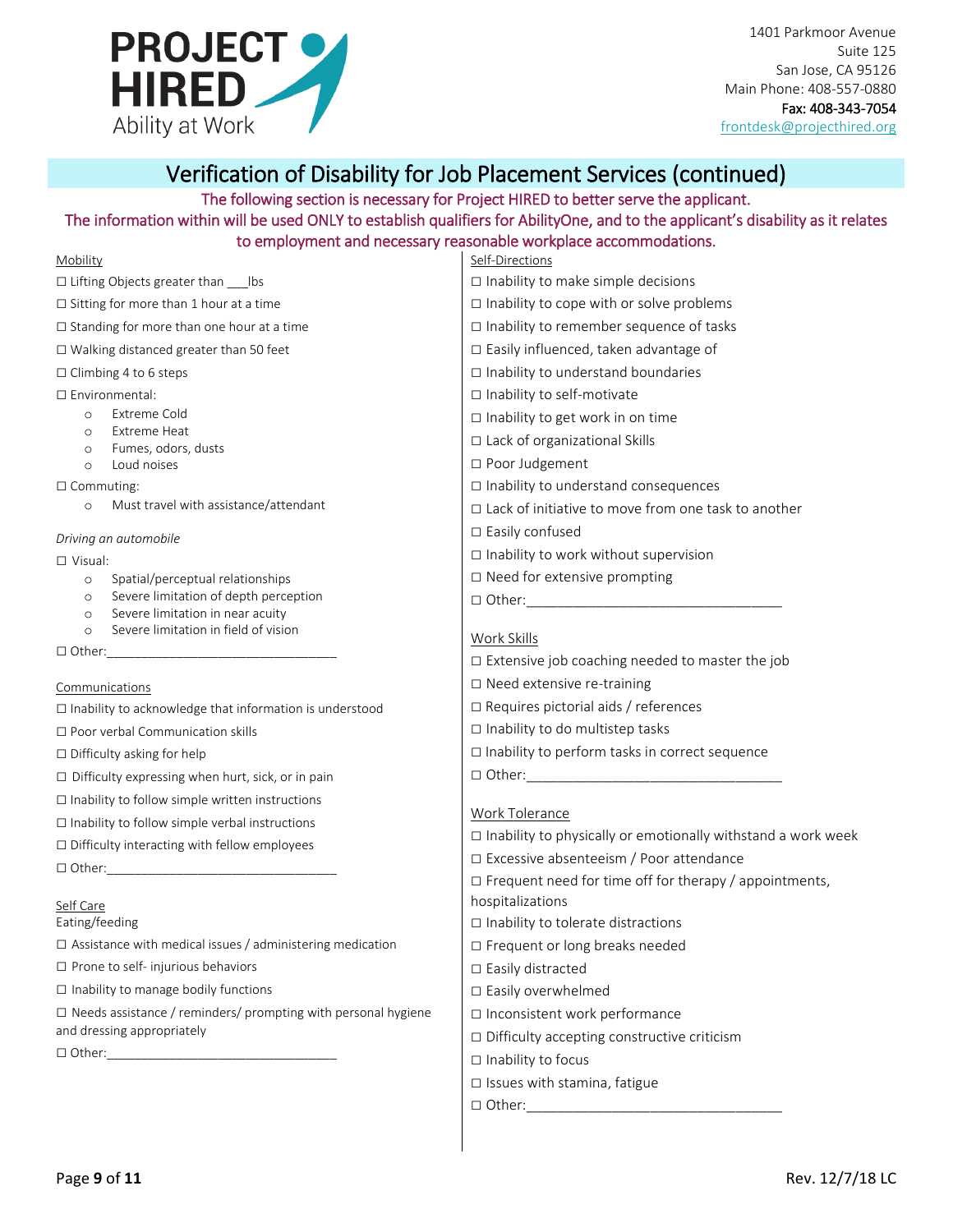

### Instructions for Completing the Diagnosis Documentation Letter

#### Dear Physician:

Project HIRED hires individuals with significant disabilities in the Veterans Affairs Call Centers as phone operators. We are required to have medical documentation on file for all our employees.

Per government guidelines the physician must submit a document that states the name of the candidate, all applicable diagnosis titles and describes the symptoms/ limitations or restrictions due to the diagnosis that would prohibit the candidate from finding competitive employment. It is vital for this document to follow certain guidelines:

 $\Box$  The letter needs to be written in a document with your medical's office or medical's facility letterhead

- $\Box$  It needs to include the date that was created
- Your medical license's number and
- □ Your medical endorsement stamp

The following page has an example of a diagnosis letter for your reference.